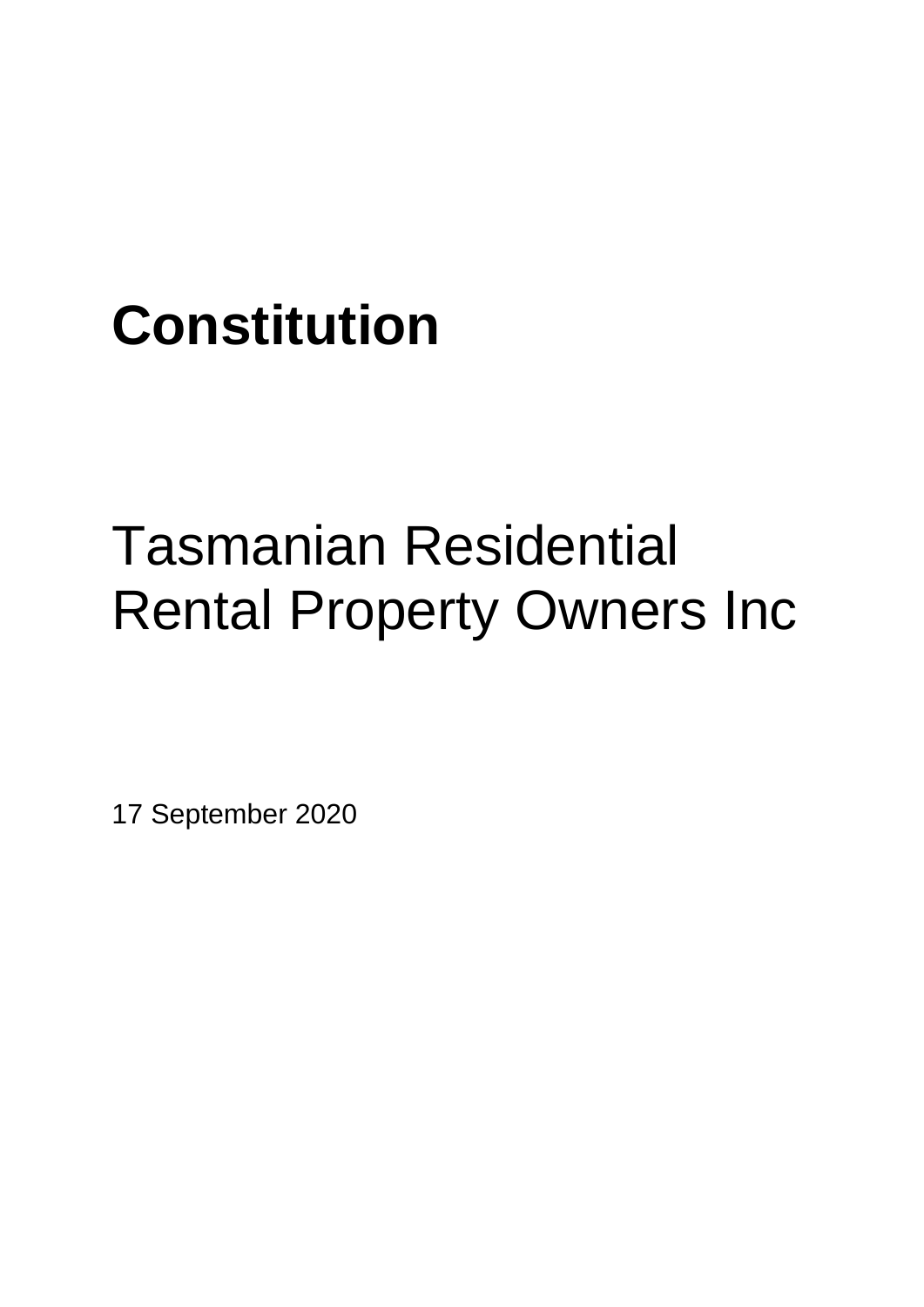### Table of Contents

| 1.  |  |
|-----|--|
| 2.  |  |
| 3.  |  |
| 4.  |  |
| 5.  |  |
| 6.  |  |
| 7.  |  |
| 8.  |  |
| 9.  |  |
| 10. |  |
| 11. |  |
| 12. |  |
| 13. |  |
| 14. |  |
| 15. |  |
| 16. |  |
| 17. |  |
| 18. |  |
| 19. |  |
| 20. |  |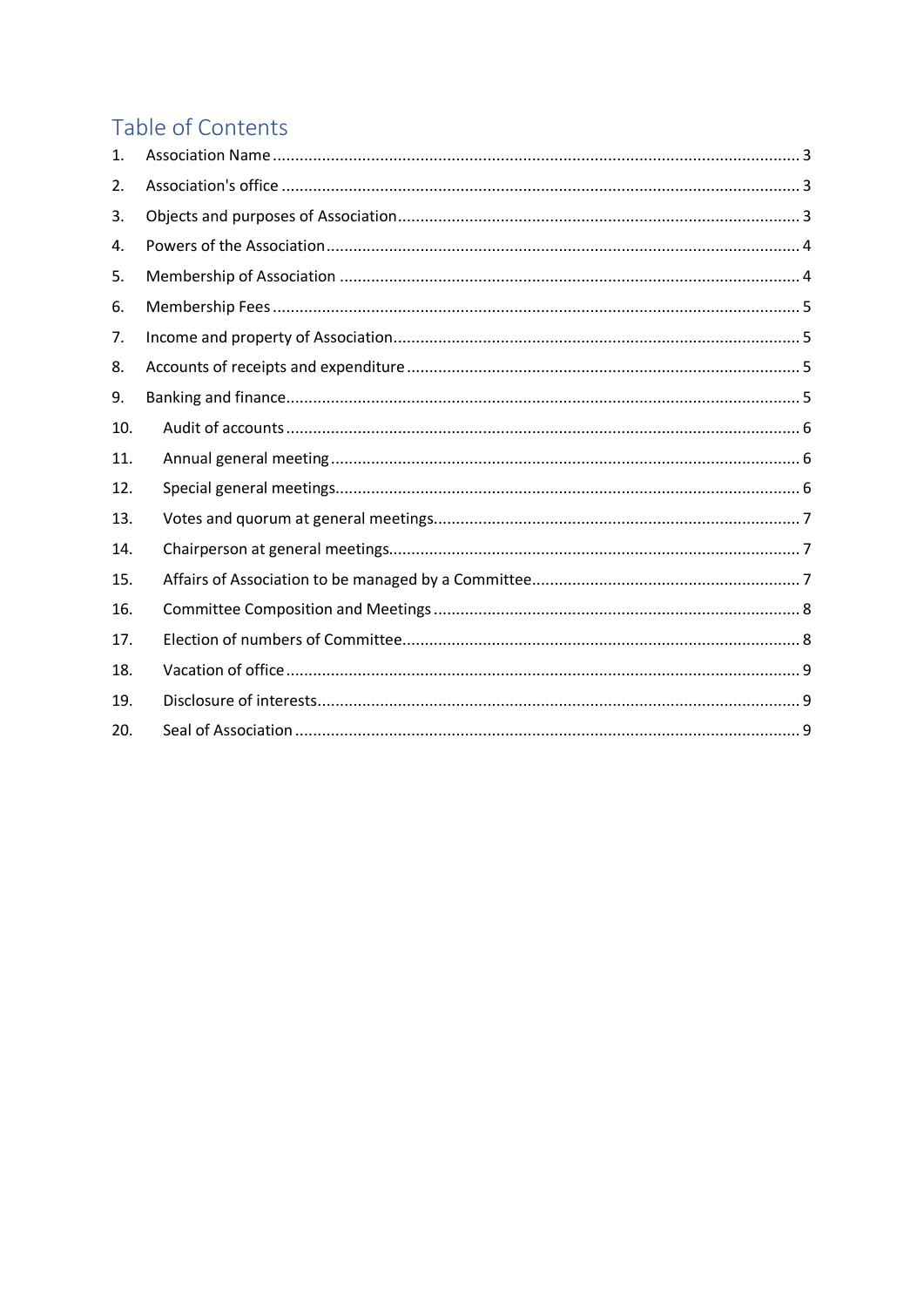#### <span id="page-2-0"></span>1. Association Name

The name of the association is as follows:

<span id="page-2-1"></span>Tasmania Residential Rental Property Owners Inc.

#### 2. Association's office

The office of the Association is to be at the following place or at any other place the Committee determines:

<span id="page-2-2"></span>Louise's residential address

#### 3. Objects and purposes of Association

The objects and purposes of the Association are to:

- a) help ensure that residential rental property owners are treated fairly in the development of new legislation, regulations and other mandatory requirements that govern residential tenancies in Tasmania and the ownership of Tasmanian property to be used for investment purposes
- b) champion the importance of upholding a fair balance of power in the relationship between residential rental property owners and tenants and the role that rental property owners play in providing a housing choice to the Tasmanian community
- c) to provide its members with access to opinion, advice and support in relation to the renting of their residential property
- d) to act as a representative and advocate for Tasmanian residential property owners, including liaison with relevant government bodies and stakeholders to ensure the views of property owners are heard and considered
- e) to effectively listen to its members so that it has an accurate and comprehensive understanding of the challenges and issues they face
- f) to support members knowledge of matters related to purchasing and renting properties in Tasmania by sharing relevant information in a timely manner and providing/facilitating information sessions and access to dedicated information resources
- g) to collect relevant data and information related to rental properties in Tasmania and the experience of being a residential rental property owner and use this information to inform strategy development and collective knowledge.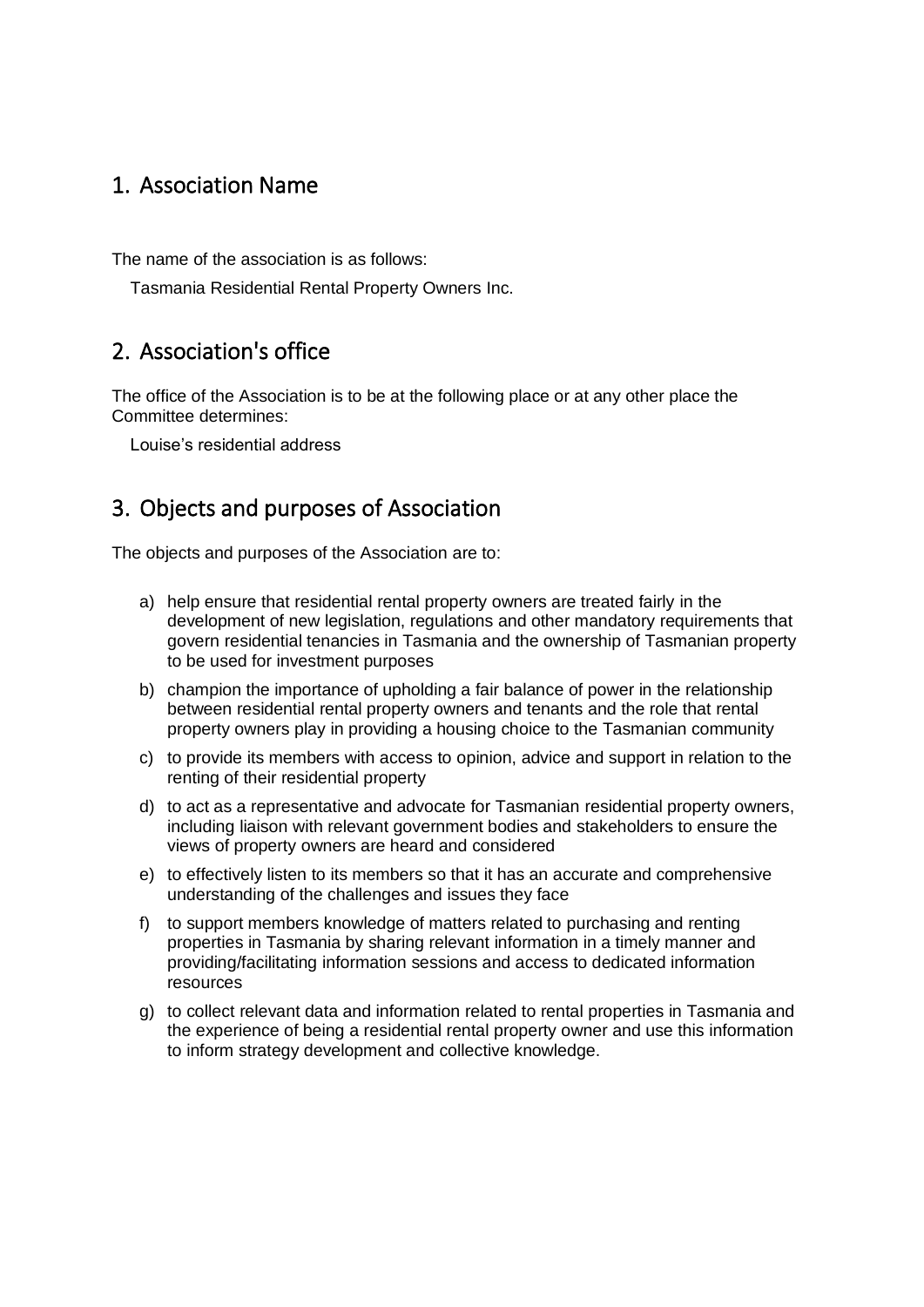#### <span id="page-3-0"></span>4. Powers of the Association

The Association holds these below powers which are exercised as the Committee sees fit to achieve the purposes of the Association or as determined by members at an Annual General Meeting or Special General Meeting.

The Association has the power to:

- a) purchase, lease, hire or otherwise acquire property and goods
- b) employ, engage or hire services of a body or person in a paid or voluntary capacity
- c) raise money and accept gifts or donations
- d) print, distribute or public promotional or communication material
- e) subject to the provisions of the [Trustee Act 1898](https://www.legislation.tas.gov.au/view/html/inforce/current/act-1898-034) , invest, in any manner the Committee determines, any money of the Association not immediately required for any of the objects or purposes of the Association and
- f) do of any lawful thing incidental or conducive to the attainment of the objects or purposes of the Association.

#### <span id="page-3-1"></span>5. Membership of Association

- a) To be eligible for membership a person must be:
	- i) the owner of a residential property located in Tasmania and that property must be listed with the Tasmanian Land Titles Office in their name (or jointly in their name) and
	- ii) that property must be currently rented (occupied), currently available for rent (vacate), or previously rented within the past five years through the Residential Tenancy Act 1997.
- b) The Committee may request evidence that the person meets the eligibility criteria for membership.
- c) The Committee may request photo identification to be provided prior to or upon membership.
- d) A person is deemed a member of the Association when they have made a request in writing to the Association and the request has been approved by at least two members of the Committee and the membership fee has been paid.
- e) A current Membership register is to be maintained and the member is to be added to the Membership register and provided with a receipt for payment of their membership fee.
- f) A member may leave the association at any time by advising a Committee member in writing. Any membership fees paid are non-refundable.
- g) A member will be removed from the Association if membership fees are not paid within 14 days of a final notice of membership fees being issued and the fees remaining unpaid.
- h) The Committee, subject only to this constitution, may suspend or terminate the membership of any member by majority vote of the Committee members. The period of suspension that may apply will be determine by the Committee by majority vote. Any membership fess paid are non-refundable.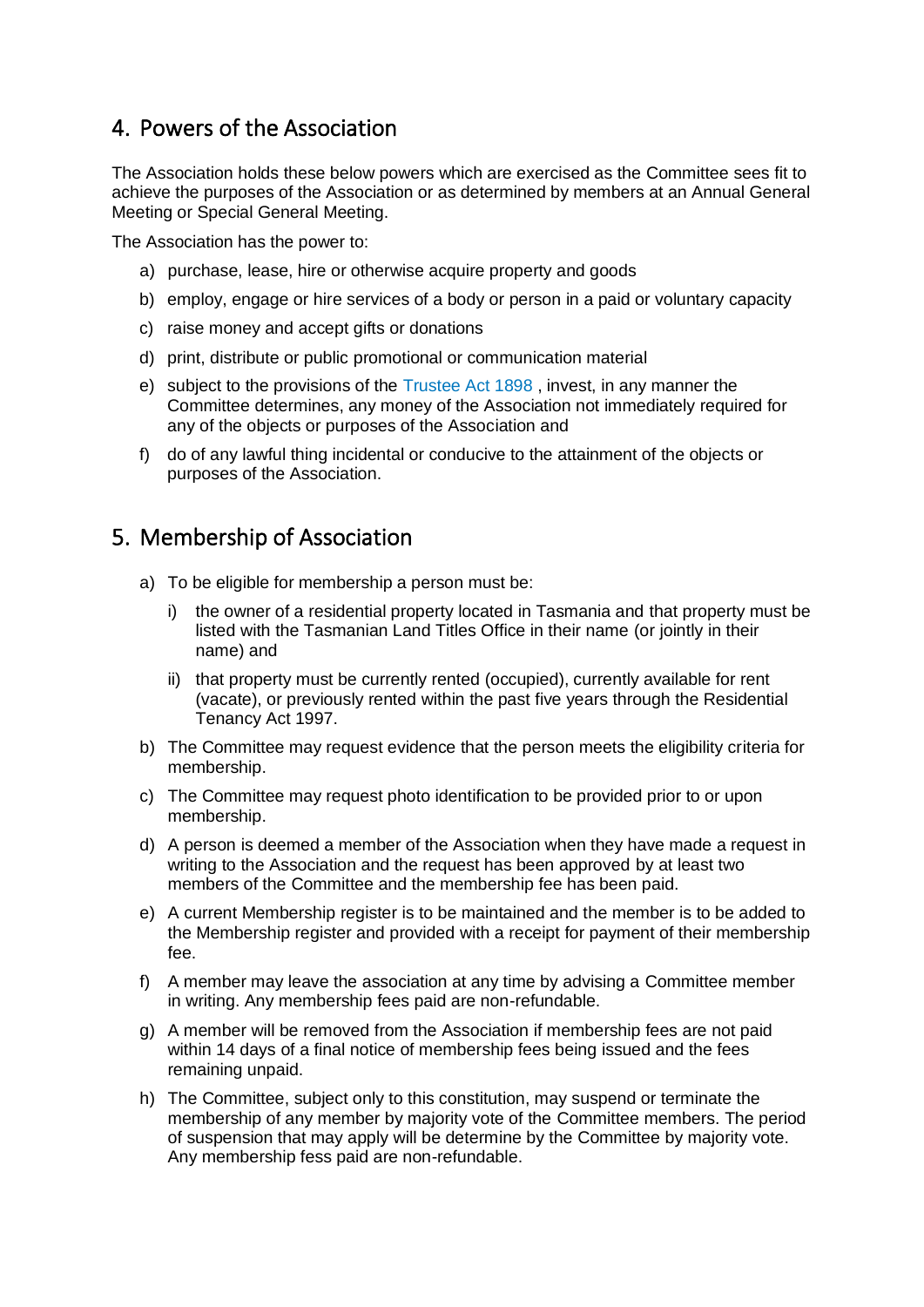#### <span id="page-4-0"></span>6. Membership Fees

- a) The Association requires the payment of membership fees on an annual basis. Invoices for membership fees are due for payment by 1 November annually, with the invoice issued at least 14 calendar days prior to being due.
- b) The Committee may waive the payment of the 1 November membership fees for new members who have joined the Association after 1 July.
- c) As at 2020, the membership fee is \$50 per individual.
- d) The membership fee is subject to change as determined by majority rule vote by the Committee or as determined by members at an Annual General Meeting or Special General Meeting.
- e) The membership fee can be altered no more frequently than annually.

#### <span id="page-4-1"></span>7. Income and property of Association

- a) The income and property of the Association is to be applied solely towards the promotion of the objects and purposes of the Association.
- b) No portion of the income or property of the Association is to be paid or transferred to any member of the Association unless it has been approved by members through an Annual General Meeting or a Special General Meeting. This excludes the payments associated with the procurement of goods or services described in Point 4 (Powers of the Assocation).

#### <span id="page-4-2"></span>8. Accounts of receipts and expenditure

- a) True accounts are to be kept of the following:
	- i) each receipt or payment of money by the Association and the matter in respect of which the money was received or paid and
	- ii) each asset or liability of the Association.
- b) The accounts are to be open to inspection by the members of the Association at any reasonable time, and in any reasonable manner, determined by the Committee.
- c) The Treasurer of the Association is to keep all accounting books, and general records and records of receipts and payments, connected with the business of the Association in the form and manner the Committee determines.
- d) The accounts, books and records are to be kept at the Association's office or at any other place the Committee determines.

#### <span id="page-4-3"></span>9. Banking and finance

- a) The Committee is to open with an authorised deposit-taking institution an account in the name of the Association.
- b) On behalf of the Association, the Treasurer of the Association is to:
	- i) receive any money paid to the Association; and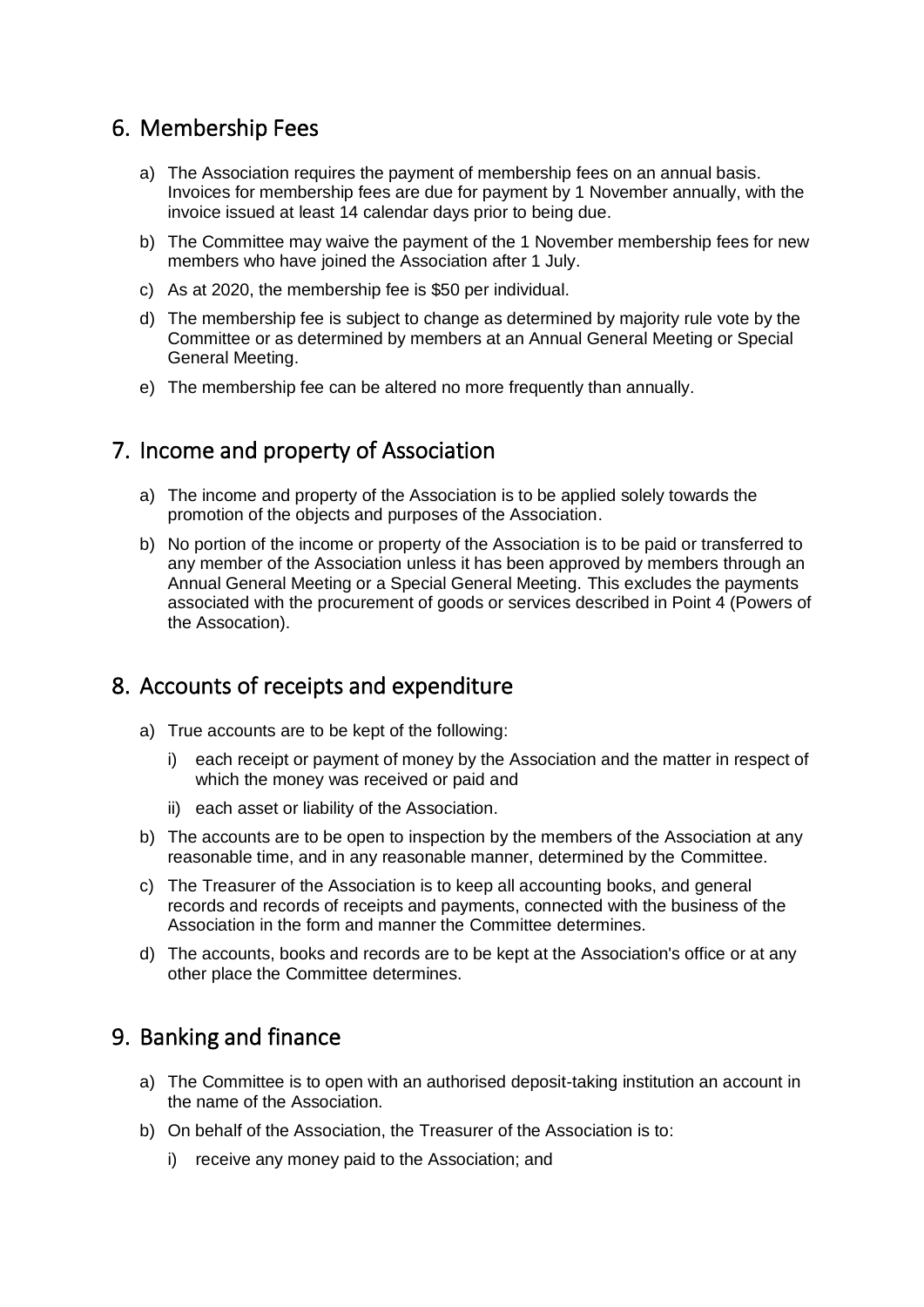- ii) immediately after receiving the money, issue an official receipt in respect of the money; and
- iii) cause the money to be paid into the account as soon as practicable after it is received.
- c) The Committee may approve the payment of expenses incurred by the Association via debit from its bank account. The approval requires at least two Committee members to authorise the payment to be made.
- d) Details for accessing the Association's bank account are to be held by the Public Officer, Treasurer and Chair only.

#### <span id="page-5-0"></span>10. Audit of accounts

- a) The Committee is to ensure the Association fulfils is obligations in relation to submitting its Annual Return in accordance with relevant legislation.
- b) The Committee may engage an Auditor and provide them with access to the information they require to undertake their role.
- c) It is acknowledged that auditing is not required unless the Association's revenue exceeds \$250,000 per annum.
- d) End of financial year is 30 June each year.

#### <span id="page-5-1"></span>11. Annual general meeting

- a) The Association is to hold an annual general meeting each year between the period of 1 July to 1 October as determined by the Committee.
- b) An annual general meeting is to be in addition to any other general meeting that may be held in the same year.
- c) Members are to be provided with at least four weeks notice in advance of when the meeting is to occur. Notice of the meeting and associated meeting papers, including the agenda, are to be provided by email to all members.
- d) Members may attend the meeting in person, via telephone or via video link.
- e) An agenda describing the purpose of the meeting and the specific items to be covered during the meeting it to be circulated to all members at least three days prior to the meeting occurring.

#### <span id="page-5-2"></span>12. Special general meetings

- a) The Committee may convene a special general meeting of the Association at any time.
- b) The Committee, on the requisition in writing of at least 8 members of the Association, is to convene a special general meeting of the Association. A requisition for a special general meeting –
	- i) is to state the objects of the meeting; and
	- ii) is to be signed by each of the requisitionists; and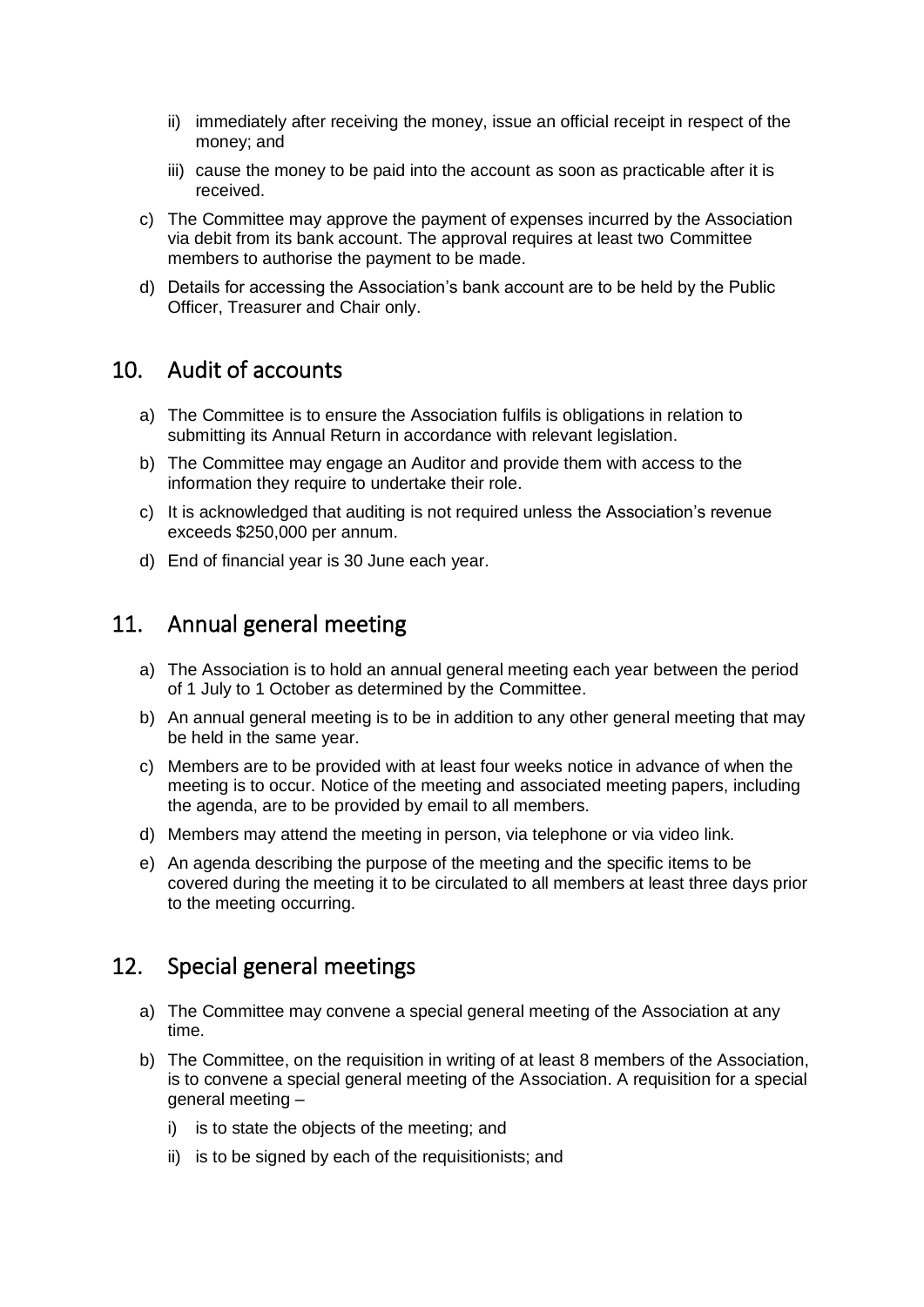- iii) is to be provided to at least two Committee members; and
- iv) may consist of several documents, each signed by one or more of the requisitionists.
- c) The Committee must convene the meeting within 28 days of receiving the requisition.
- d) Members are to be provided with at least one weeks notice in advance of when the meeting is to occur. Notice of the meeting and associated meeting papers, including the agenda, are to be provided by email to all members.
- e) Members may attend the meeting in person, via telephone or via video link.

#### <span id="page-6-0"></span>13. Votes and quorum at general meetings

- a) Business that requires a vote cannot be undertaken unless a quorum is present.
- b) A quorum for the transaction of the business of a general meeting is 8 members (including the Committee) of the Association entitled to vote.
- c) If a quorum is not present within 60 minutes after the time appointed for the commencement of a general meeting, the meeting:
	- i) if convened on the requisition of members of the Association, is dissolved; or
	- ii) if convened by the Committee, is to be rescheduled to take place as soon as practicable.
- d) On any matters that require a decision-making function, each member present has one vote only, including the Committee.
- e) If votes are tied, the Chairperson has the casting vote (they vote again to decide the vote).
- f) Proxies are not permitted to attend meetings or vote.
- g) Decisions are based on majority rule.

#### <span id="page-6-1"></span>14. Chairperson at general meetings

- a) At each general meeting of the Association, the chairperson is to be:
	- i) the President or
	- ii) in the absence of the President, the Public Officer or
	- iii) in the absence of the President and the Public Officer, the Treasurer
	- iv) in the absence of the Treasurer, the Secretary.

#### <span id="page-6-2"></span>15. Affairs of Association to be managed by a Committee

- a) The Committee:
	- i) is to control and manage the business and affairs of the Association and
	- ii) may exercise all the powers and perform all the functions of the Association, other than those powers and functions that are required by these rules to be exercised and performed by members of the Association at a general meeting; and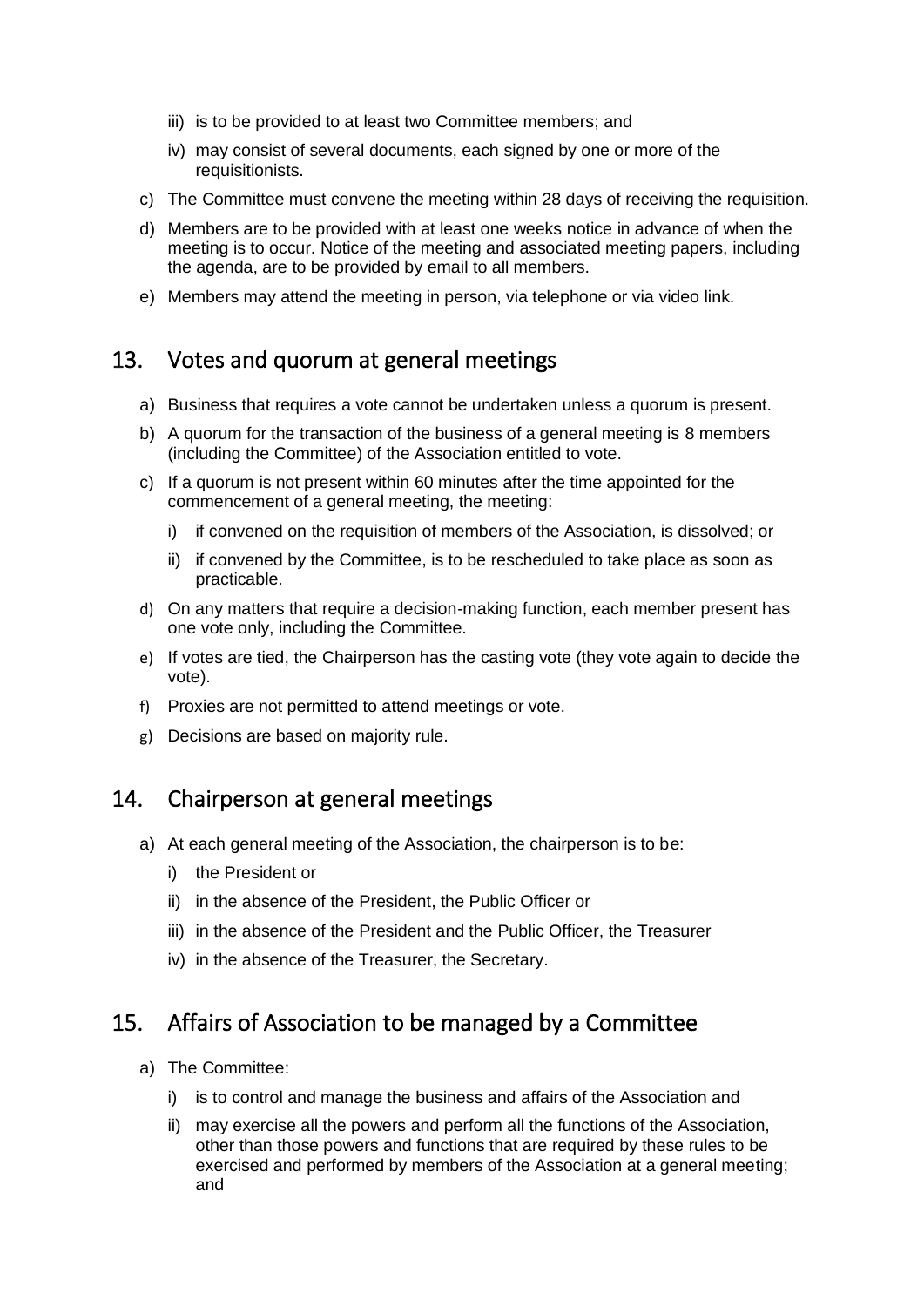iii) has power to do anything that appears to the Committee to be essential for the proper management of the business and affairs of the Association.

#### <span id="page-7-0"></span>16. Committee Composition and Meetings

- a) The officers of the Association form the Committee and are as follows:
	- i) the President
	- ii) the Treasurer
	- iii) the Secretary
	- iv) the Public Officer.
- b) Each officer of the Association is to hold office until the end of the next annual general meeting after that at which they is elected and is eligible for re-election.
- c) If a casual vacancy in an office occurs, the Committee may appoint one of its members to fill the vacancy until the end of the next annual general meeting after the appointment.
- d) The Committee is to meet at least once in each quarter at any place and time the Committee determines.
- e) A meeting of the Committee may be convened by the President or any two of the members of the Committee.
- f) Decisions made by the Committee are made on majority rule, with each member having one vote only (including members who may hold two officer positions).
- g) If votes are tied, the President has the casting vote (they vote again to decide the vote).
- h) Proxies are not permitted to attend meetings or vote.
- i) Decisions are based on majority rule.

### <span id="page-7-1"></span>17. Election of numbers of Committee

- a) A call for nomination for officer roles is to be called for by the Committee at least three weeks prior to an Annual General Meeting.
- b) At the Annual General Meeting members are appointed to officer roles through a majority rule ballot or show of hands process.
- c) Members are eligible to hold a maximum of two officer roles concurrently but cannot hold the role of President and Treasurer simultaneously.
- d) If a member holds two roles, they are still only entitled to one vote.
- e) If a member holds two roles, this does not meet the requirement of approval by two Committee members; approval is only granted by provide provided by two separate individuals.